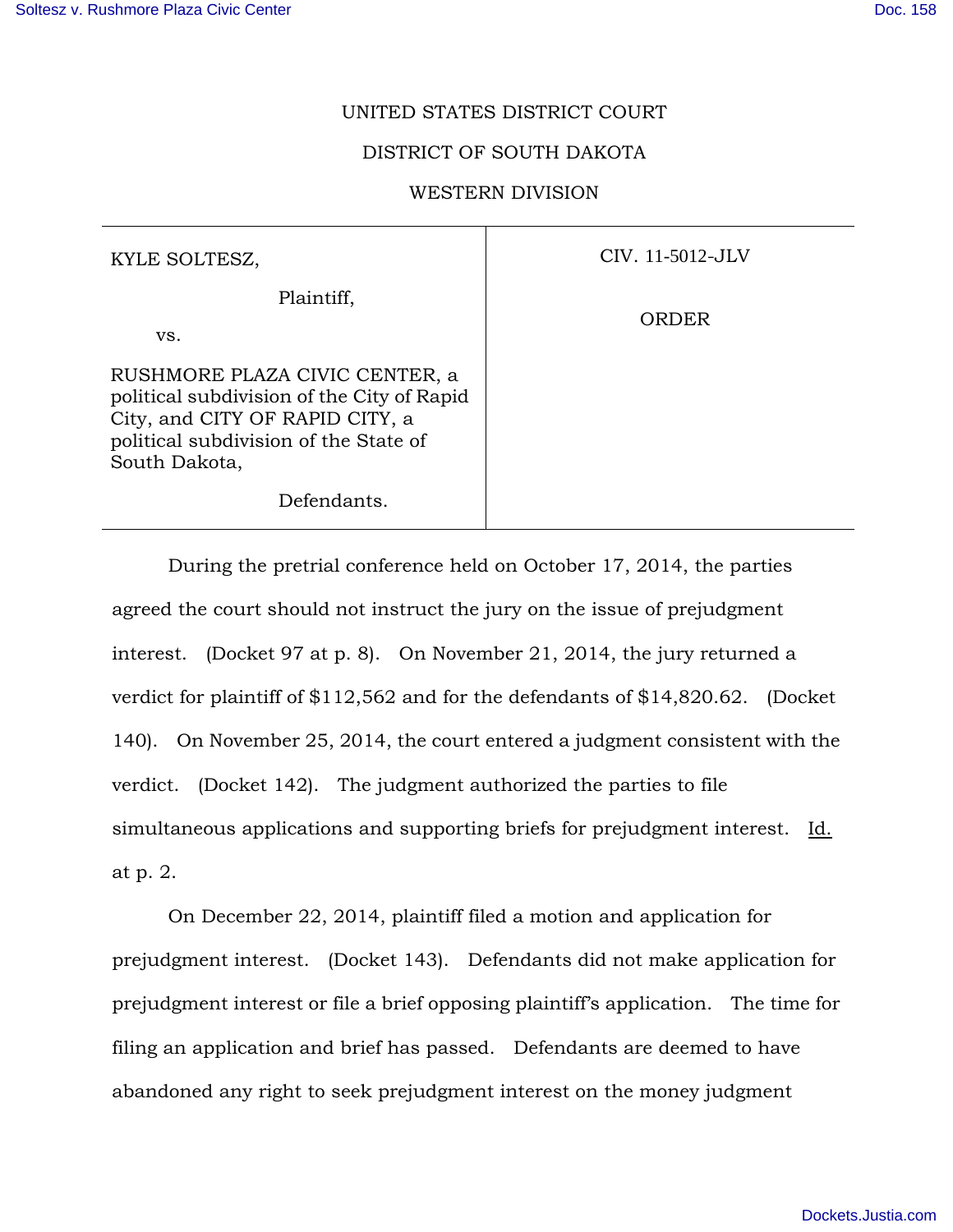awarded to them. See Jasperson v. Purolator Courier Corp., 765 F.2d 736, 740 (8th Cir. 1985) ("A party's failure to raise or discuss an issue in his brief is to be deemed an abandonment of that issue.").

 This case is before the court pursuant to 28 U.S.C. §§ 1331, 1332, 1343(a)(3) and 42 U.S.C. § 1983. The court has supplemental jurisdiction on the parties' state law claims pursuant to 28 U.S.C. § 1367(a). (Dockets 1 at  $\P$  1; 8 at p. 3 ¶¶ 1 & 2). Because plaintiff seeks prejudgment interest on his state law claims, "a federal court exercising supplemental jurisdiction is bound to apply the substantive state law governing the claims."

## Emmenegger v. Bull Moose Tube Co., 324 F.3d 616, 624 n.9 (8th Cir. 2003).

 Prejudgment interest is allowed under South Dakota law "from the day that the loss or damage occurred . . . [and] shall run to, and include, the date of the verdict . . . ." SDCL § 21-1-13.1. "Prejudgment interest is not recoverable on . . . intangible damages, such as pain and suffering, emotional distress, ... injury to ... reputation or financial standing ...." Id. "The court shall compute and award the interest provided in this section and shall include such interest in the judgment in the same manner as it taxes costs." Id. In a tort action, prejudgment interest "shall be at the Category B rate of interest specified in § 54-3-16." Id. "Category B rate of interest is ten percent per year . . . ." SDCL § 54-3-16. "Prejudgment interest is . . . mandatory, not discretionary." Alvine v. Mercedes-Benz of North America, 620 N.W.2d 608, 614 (S.D. 2001).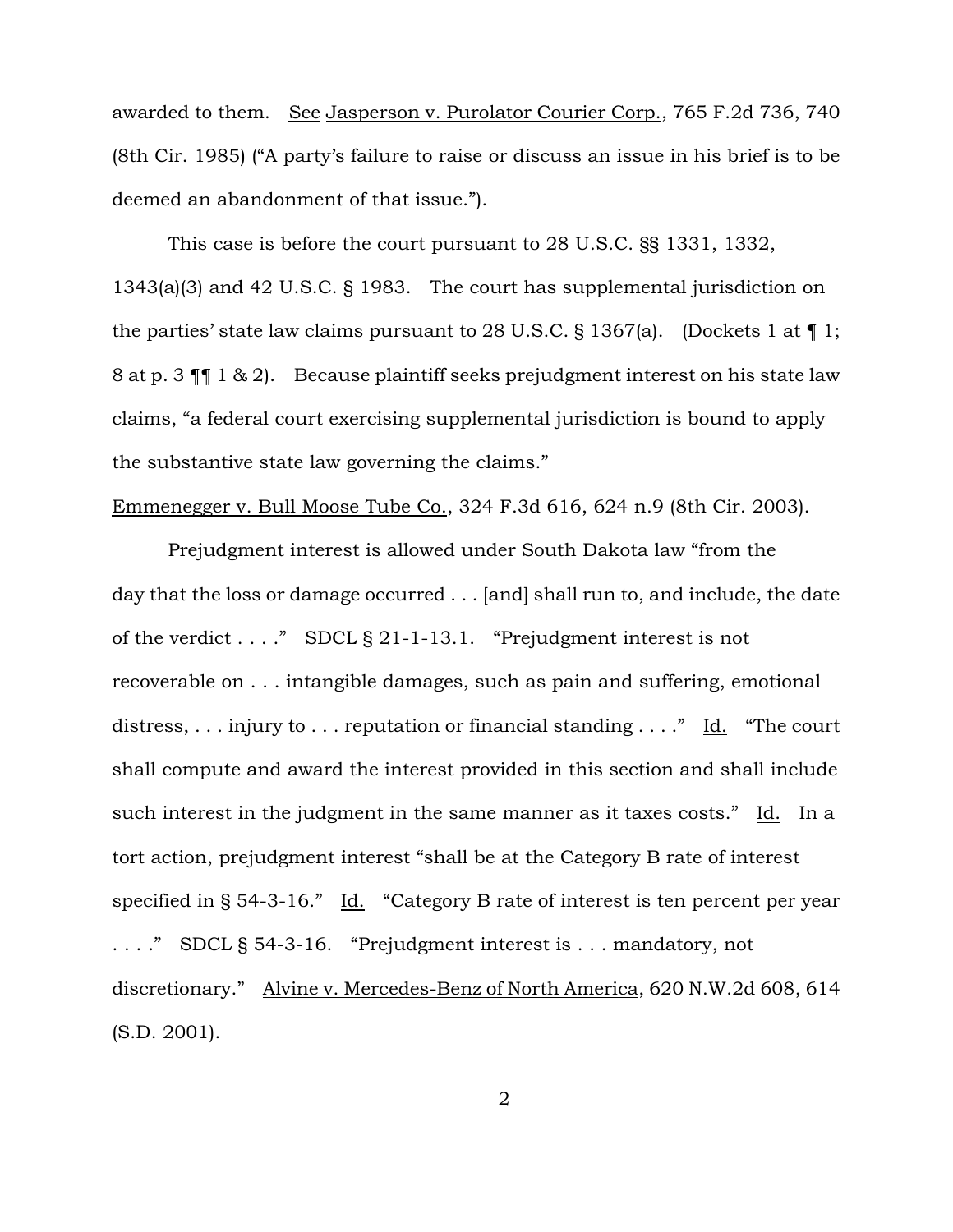In accord with South Dakota law, the court finds plaintiff is entitled to prejudgment interest to the date of entry of the verdict on November 21, 2014, of \$13,357.81. The court's calculation of prejudgment interest is explained in Exhibit A attached to this order.

 Post-judgment interest allowed on judgments entered in federal court is governed by 28 U.S.C. § 1961. "Interest shall be allowed on any money judgment in a civil case recovered in a district court. . . . Such interest shall be calculated from the date of the entry of the judgment, at a rate equal to the weekly average 1-year constant maturity Treasury yield, as published by the Board of Governors of the Federal Reserve System, for the calendar week preceding the date of the judgment." 28 U.S.C. § 1961(a).

Accordingly, it is hereby

ORDERED that plaintiff's motion and application for prejudgment interest (Docket 143) is granted.

IT IS FURTHER ORDERED that plaintiff Kyle Soltesz is entitled to \$13,357.81 against defendants Rushmore Plaza Civic Center and City of Rapid City, jointly and severally, as prejudgment interest to the date of entry of the verdict.

IT IS FURTHER ORDERED that plaintiff Kyle Soltesz is entitled to post-judgment interest as calculated pursuant 28 U.S.C. § 1961(a) against defendants Rushmore Plaza Civic Center and City of Rapid City, jointly and

3